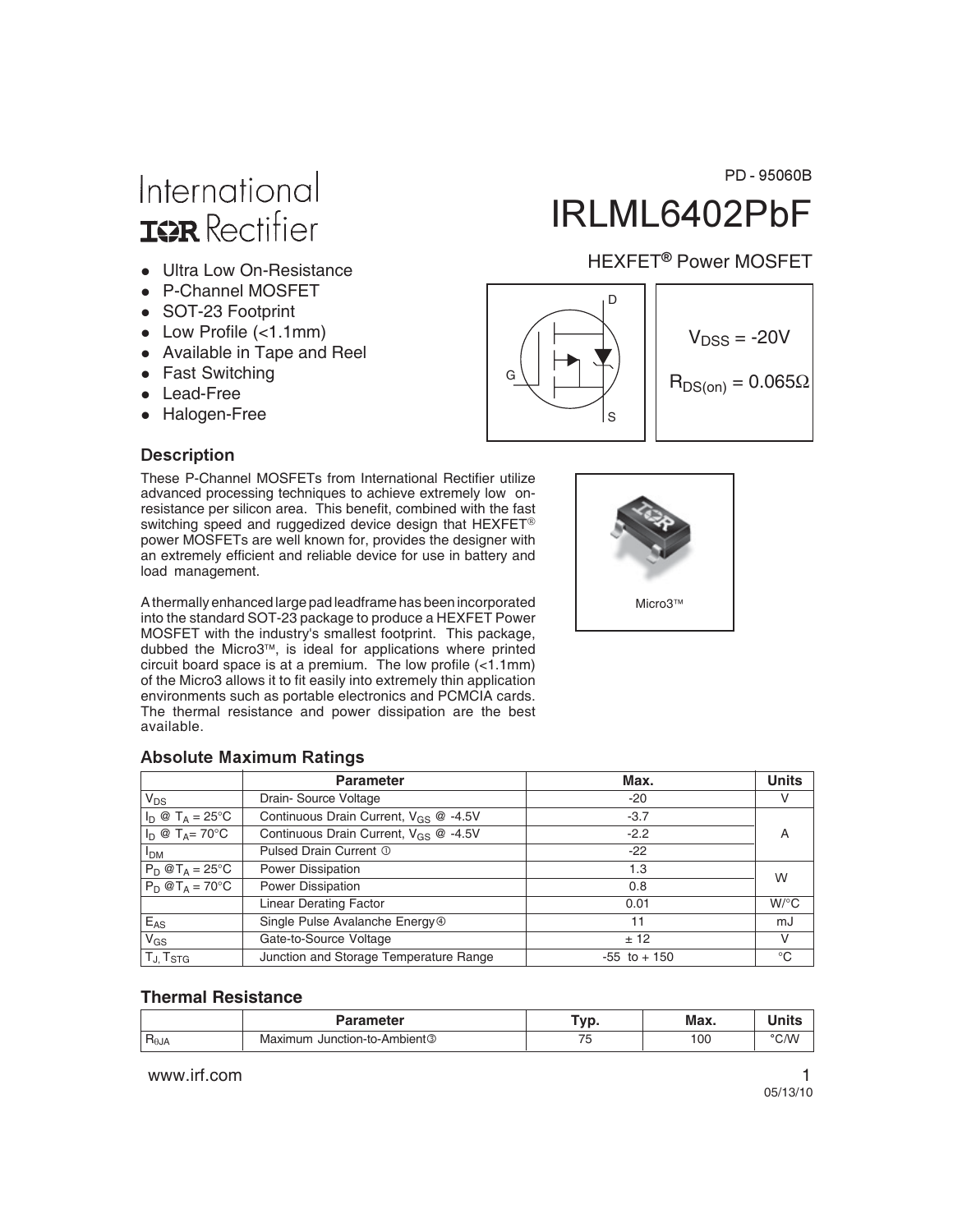International **IOR** Rectifier

|                                 | <b>Parameter</b>                     | Min.  | Typ.    | Max.        | <b>Units</b>       | <b>Conditions</b>                                                 |
|---------------------------------|--------------------------------------|-------|---------|-------------|--------------------|-------------------------------------------------------------------|
| $V_{(BR)DSS}$                   | Drain-to-Source Breakdown Voltage    | -20   |         |             | V                  | $V_{GS} = 0V$ , $I_D = -250 \mu A$                                |
| $\Delta V_{(BR)DSS}/\Delta T_J$ | Breakdown Voltage Temp. Coefficient  |       | -0.009  |             | $V$ / $^{\circ}$ C | Reference to 25 $\degree$ C, $I_D = -1 \text{mA} \textcircled{2}$ |
| $R_{DS(on)}$                    | Static Drain-to-Source On-Resistance |       |         | 0.050 0.065 | Ω                  | $V_{GS} = -4.5V$ , $I_D = -3.7A$ ②                                |
|                                 |                                      |       |         | 0.080 0.135 |                    | $V_{GS} = -2.5V$ , $I_D = -3.1A$ ©                                |
| $V_{GS(th)}$                    | Gate Threshold Voltage               | -0.40 | $-0.55$ | $-1.2$      | V                  | $V_{DS} = V_{GS}$ , $I_D = -250 \mu A$                            |
| $g_{fs}$                        | Forward Transconductance             | 6.0   |         |             | S                  | $V_{DS}$ = -10V, $I_D$ = -3.7A $\circledcirc$                     |
|                                 | Drain-to-Source Leakage Current      |       |         | $-1.0$      |                    | $V_{DS}$ = -20V, $V_{GS}$ = 0V                                    |
| <b>I</b> <sub>DSS</sub>         |                                      |       |         | $-25$       | μA                 | $V_{DS}$ = -20V, $V_{GS}$ = 0V, $T_{J}$ = 70°C                    |
| <b>I</b> GSS                    | Gate-to-Source Forward Leakage       |       |         | $-100$      | nA                 | $V_{GS} = -12V$                                                   |
|                                 | Gate-to-Source Reverse Leakage       |       |         | 100         |                    | $V_{GS} = 12V$                                                    |
| $Q_g$                           | <b>Total Gate Charge</b>             |       | 8.0     | 12          |                    | $I_D = -3.7A$                                                     |
| $Q_{gs}$                        | Gate-to-Source Charge                |       | 1.2     | 1.8         | пC                 | $V_{DS} = -10V$                                                   |
| $\mathsf{Q}_{\mathsf{gd}}$      | Gate-to-Drain ("Miller") Charge      |       | 2.8     | 4.2         |                    | $V_{GS} = -5.0V$ ©                                                |
| $t_{d(on)}$                     | Turn-On Delay Time                   |       | 350     |             |                    | $V_{DD} = -10V$                                                   |
| $t_{r}$                         | <b>Rise Time</b>                     |       | 48      |             | ns                 | $I_D = -3.7A$                                                     |
| $t_{d(off)}$                    | Turn-Off Delay Time                  |       | 588     |             |                    | $R_G = 89\Omega$                                                  |
| tf                              | <b>Fall Time</b>                     |       | 381     |             |                    | $R_D = 2.7\Omega$                                                 |
| $C_{\text{iss}}$                | Input Capacitance                    |       | 633     |             |                    | $V_{GS} = 0V$                                                     |
| $C_{\rm oss}$                   | <b>Output Capacitance</b>            |       | 145     |             | рF                 | $V_{DS} = -10V$                                                   |
| C <sub>rss</sub>                | Reverse Transfer Capacitance         |       | 110     |             |                    | $f = 1.0$ MHz                                                     |

### Electrical Characteristics @ T<sub>J</sub> = 25°C (unless otherwise specified)

#### **Source-Drain Ratings and Characteristics**

|                         | <b>Parameter</b>                 | Min. l |    | Typ.   Max. | <b>Units</b>           | <b>Conditions</b>                                                  |
|-------------------------|----------------------------------|--------|----|-------------|------------------------|--------------------------------------------------------------------|
| $\mathsf{I}_\mathsf{S}$ | <b>Continuous Source Current</b> |        |    | $-1.3$      |                        | MOSFET symbol                                                      |
|                         | (Body Diode)                     |        |    |             | A                      | showing the                                                        |
| $I_{SM}$                | <b>Pulsed Source Current</b>     |        |    |             | integral reverse<br>G) |                                                                    |
|                         | (Body Diode) <sup>1</sup>        |        |    | $-22$       |                        | p-n junction diode.                                                |
| $V_{SD}$                | Diode Forward Voltage            |        |    | $-1.2$      | v                      | $T_{\rm J}$ = 25°C, $I_{\rm S}$ = -1.0A, $V_{\rm GS}$ = 0V $\circ$ |
| $t_{rr}$                | <b>Reverse Recovery Time</b>     |        | 29 | 43          | ns                     | $T_{\rm J} = 25^{\circ}$ C, $I_F = -1.0$ A                         |
| $Q_{rr}$                | Reverse RecoveryCharge           |        | 11 | 7           | nС                     | $di/dt = -100A/\mu s$ <sup>②</sup>                                 |

#### Notes:

 $O$  Repetitive rating; pulse width limited by max. junction temperature.

 $\textcircled{2}$  Pulse width  $\leq 400$ µs; duty cycle  $\leq 2\%$ .

3 Surface mounted on 1" square single layer 1oz. copper FR4 board, steady state.

$$
\textcircled{4} \quad \text{Starting } T_J = 25^{\circ}C, \ L = 1.65 \text{mH}
$$
\n
$$
R_G = 25 \Omega, \ l_{AS} = -3.7 A.
$$

\*\* For recommended footprint and soldering techniques refer to application note #AN-994.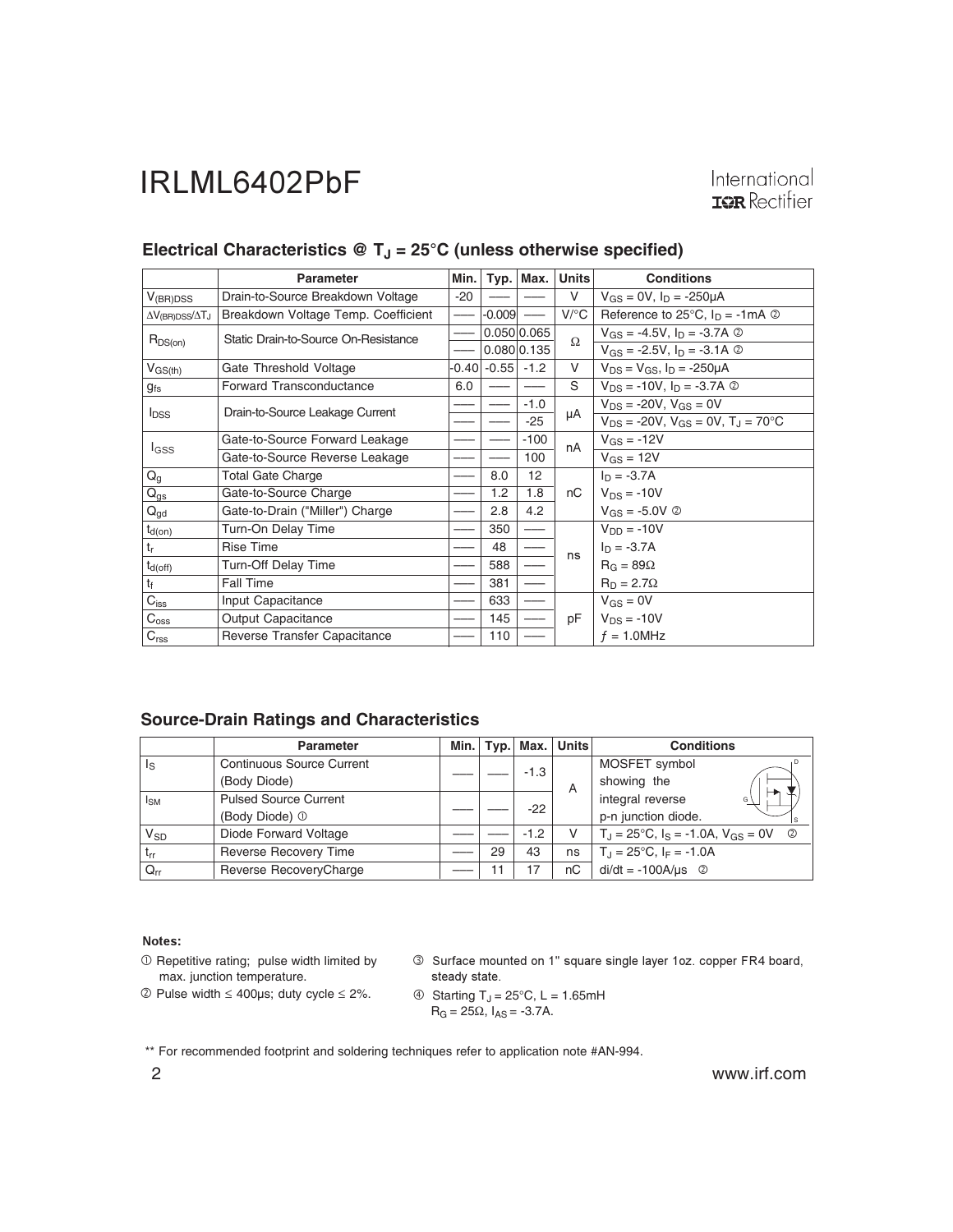

International **IOR** Rectifier

**Fig 1.** Typical Output Characteristics **Fig 2.** Typical Output Characteristics





**Fig 3.** Typical Transfer Characteristics



**Fig 4.** Normalized On-Resistance Vs. Temperature

www.irf.com 3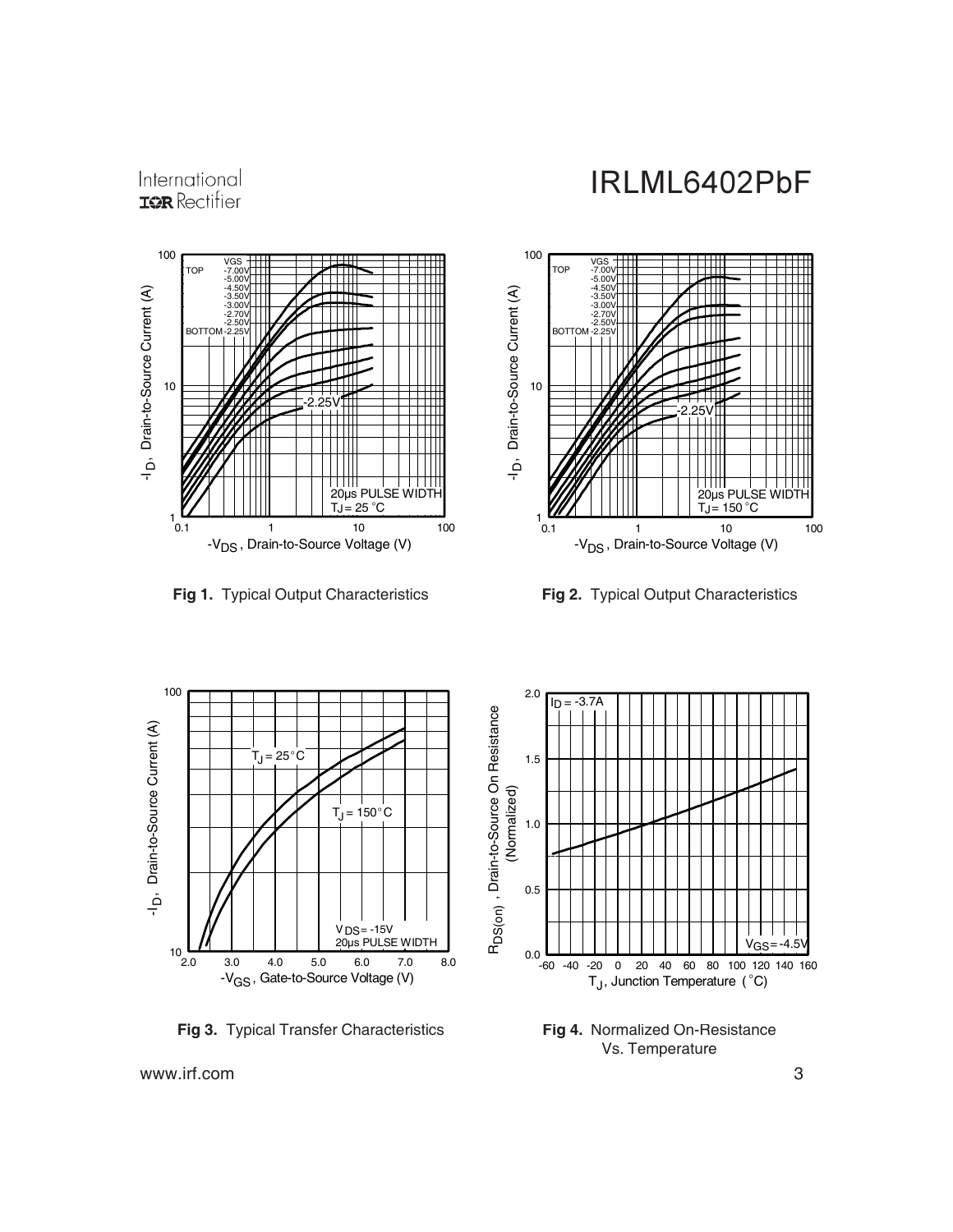### International **IOR** Rectifier



**Fig 8.** Maximum Safe Operating Area

4 www.irf.com

Forward Voltage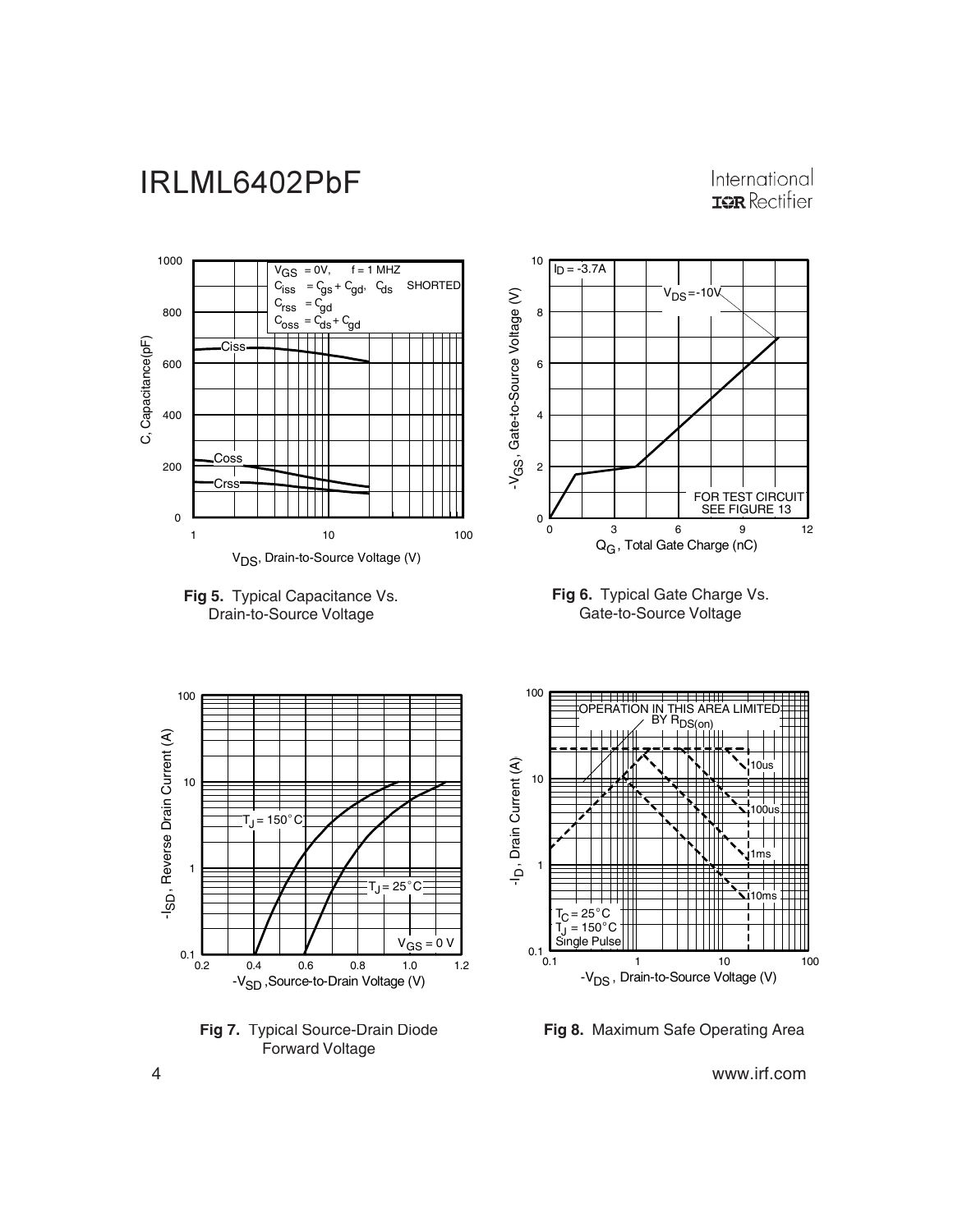



**Fig 11.** Maximum Effective Transient Thermal Impedance, Junction-to-Ambient

www.irf.com 5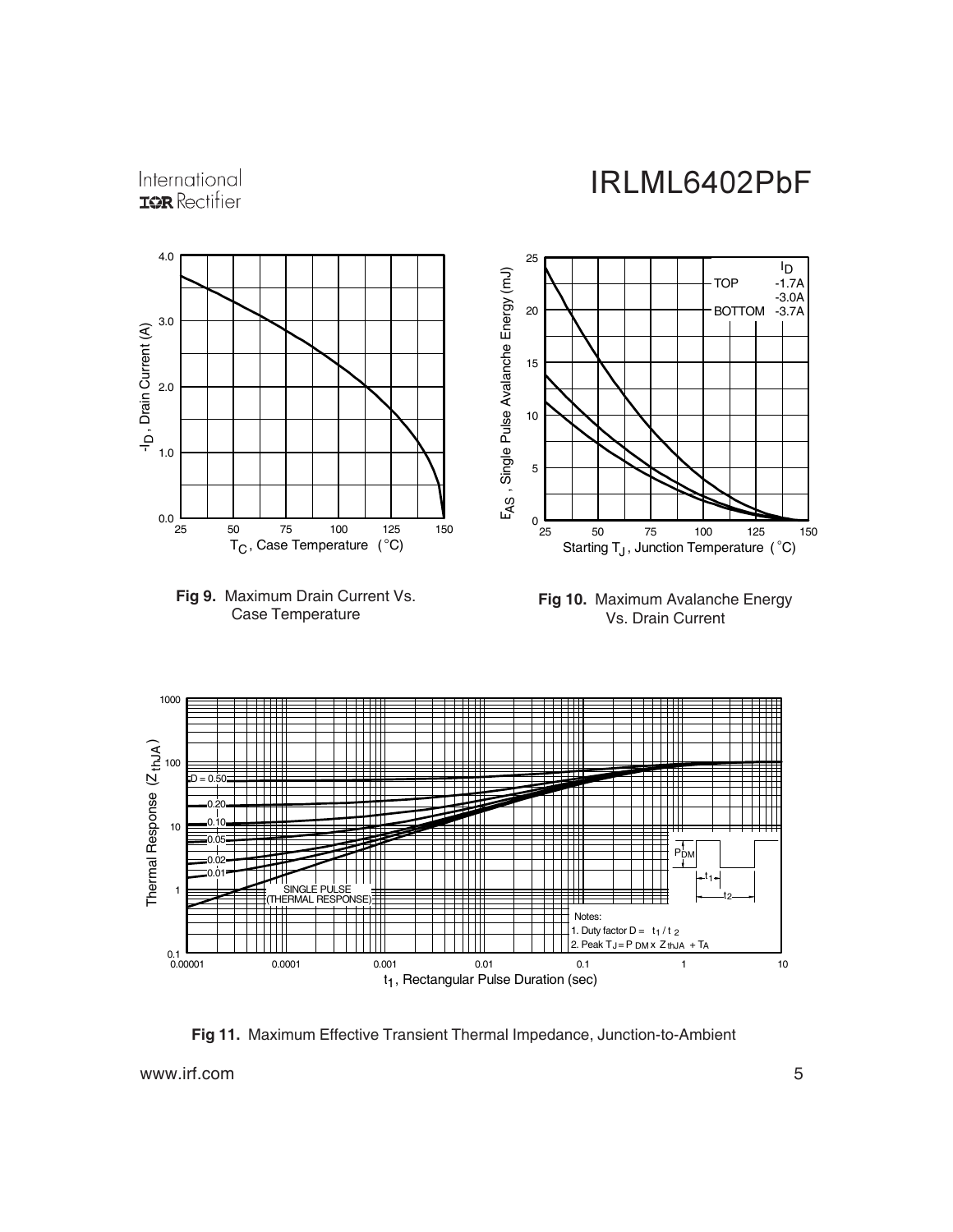# International<br>TRR Rectifier





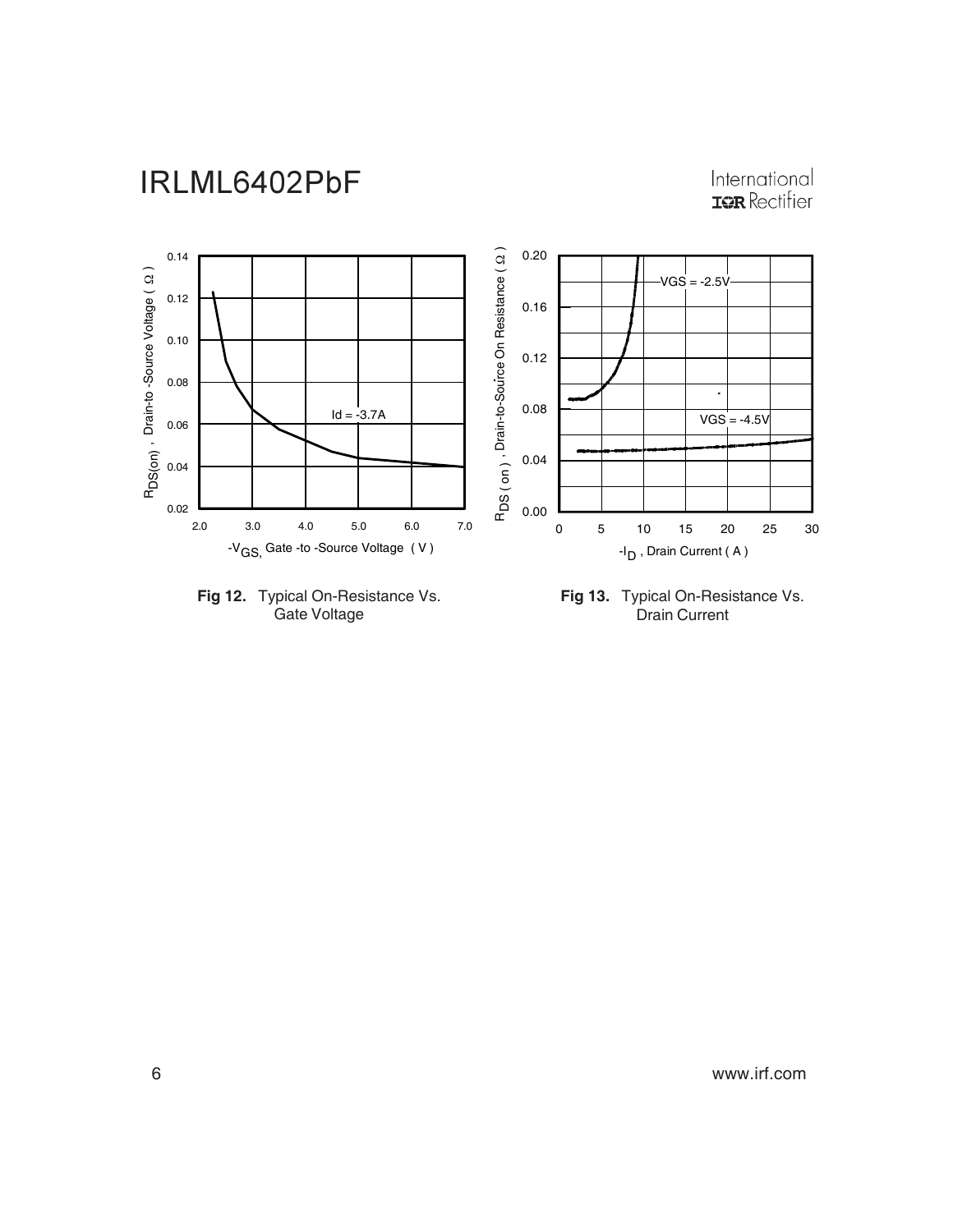### International **IOR** Rectifier

### Micro3 (SOT-23) Package Outline

Dimensions are shown in millimeters (inches)



### Micro3 (SOT-23/TO-236AB) Part Marking Information

Notes: This part marking information applies to devices produced after 02/26/2001



www.irf.com 7 Note: For the most current drawing please refer to IR website at: http://www.irf.com/package/